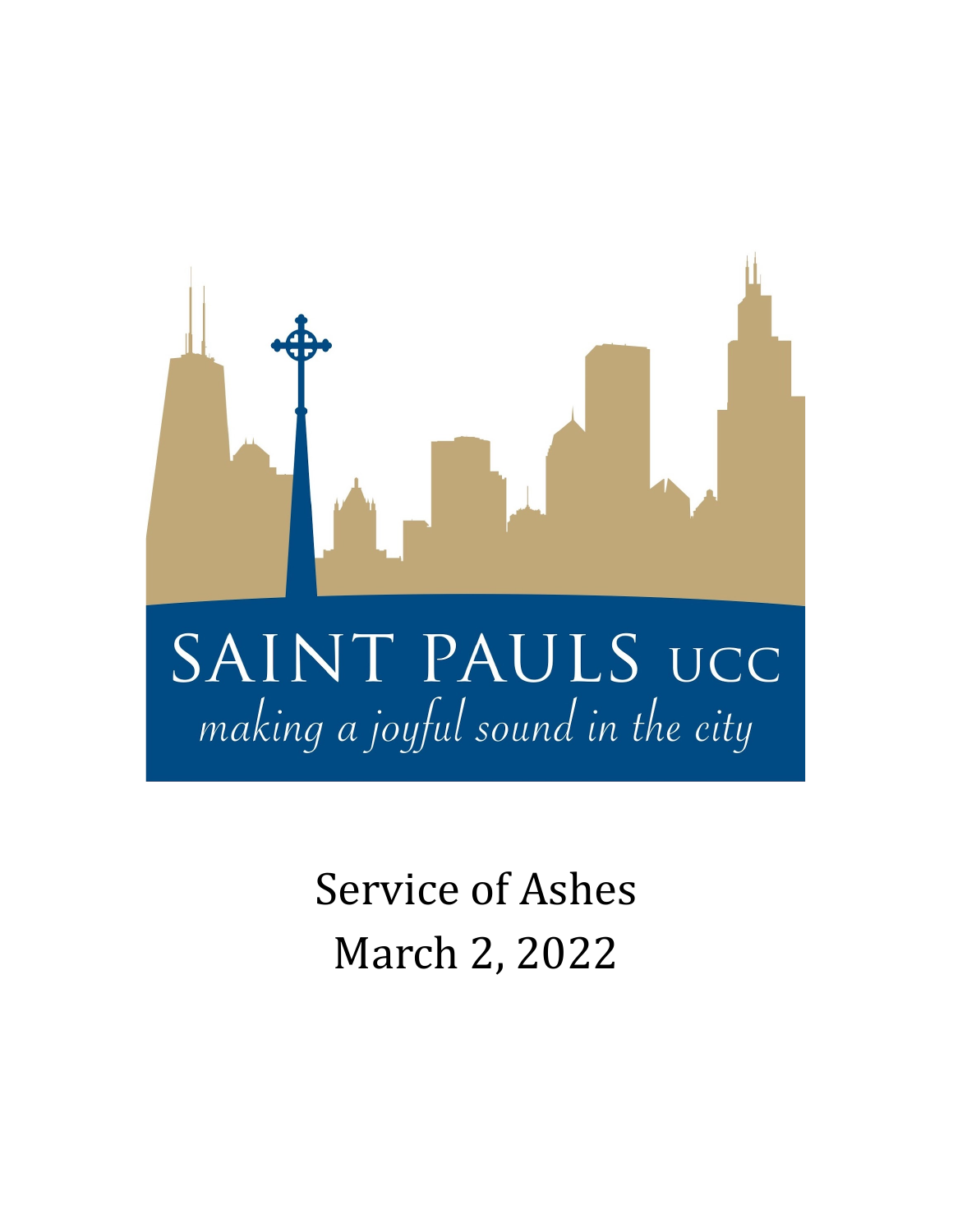No matter who you are, No matter where you are On life's journey, You are welcome here.

### THOUGHT FOR PREPARATION

"Every day I want to speak with you. And every day something more important calls for my attention. Even now I can hardly sit here. The mystics say you are as close as my own breath. Why do I flee from you?" From *Prayer* by Marie Howe

PRELUDE *Komm, sü*ß*er Tod* BWV 478 J. S. Bach (Come, Sweet Death) Kurt R. Hansen, tenor Kevin Dzierzawski, organ

Come, sweet death, come, blessed rest! Come lead me to peace for I am weary of the world, O come! I wait for you, come soon and lead me, close my eyes. Come, blessed rest!

CHORAL INTROIT *Just as I Am*

Chancel Choir

WELCOME WELCOME

### \* CALL TO WORSHIP

- One: Blessed are those whose transgression is forgiven.
- **All: Blessed are those in whose spirit there is no deceit.**
- One: While I kept silent, my body wasted away.

**All: Then I acknowledged my sin and said:**

- **"I will confess my transgressions to the Lord."**
- One: And you forgave the guilt of my sin.

**All: You surround me with glad cries of deliverance.**

\* *Please stand if you are able to do so.*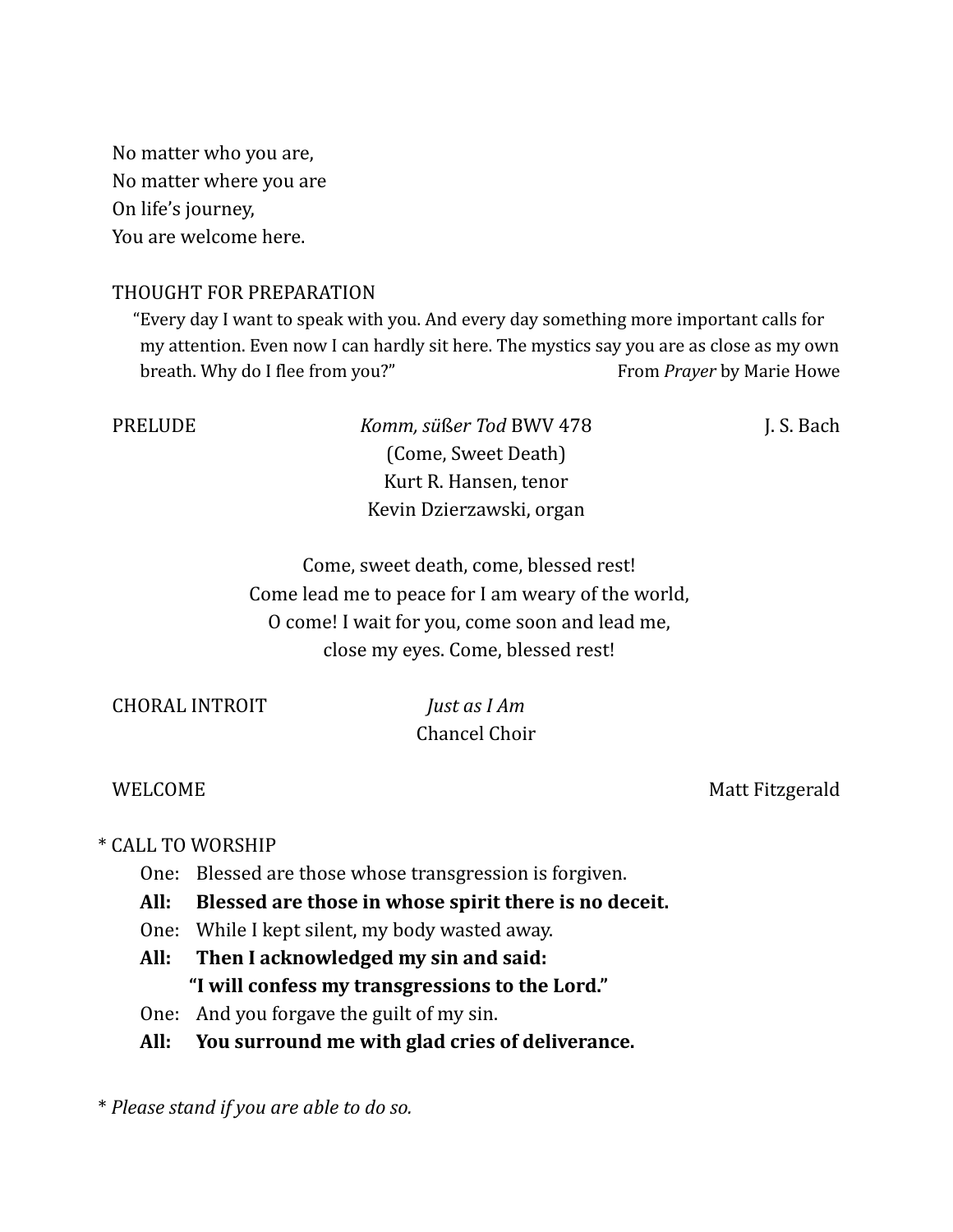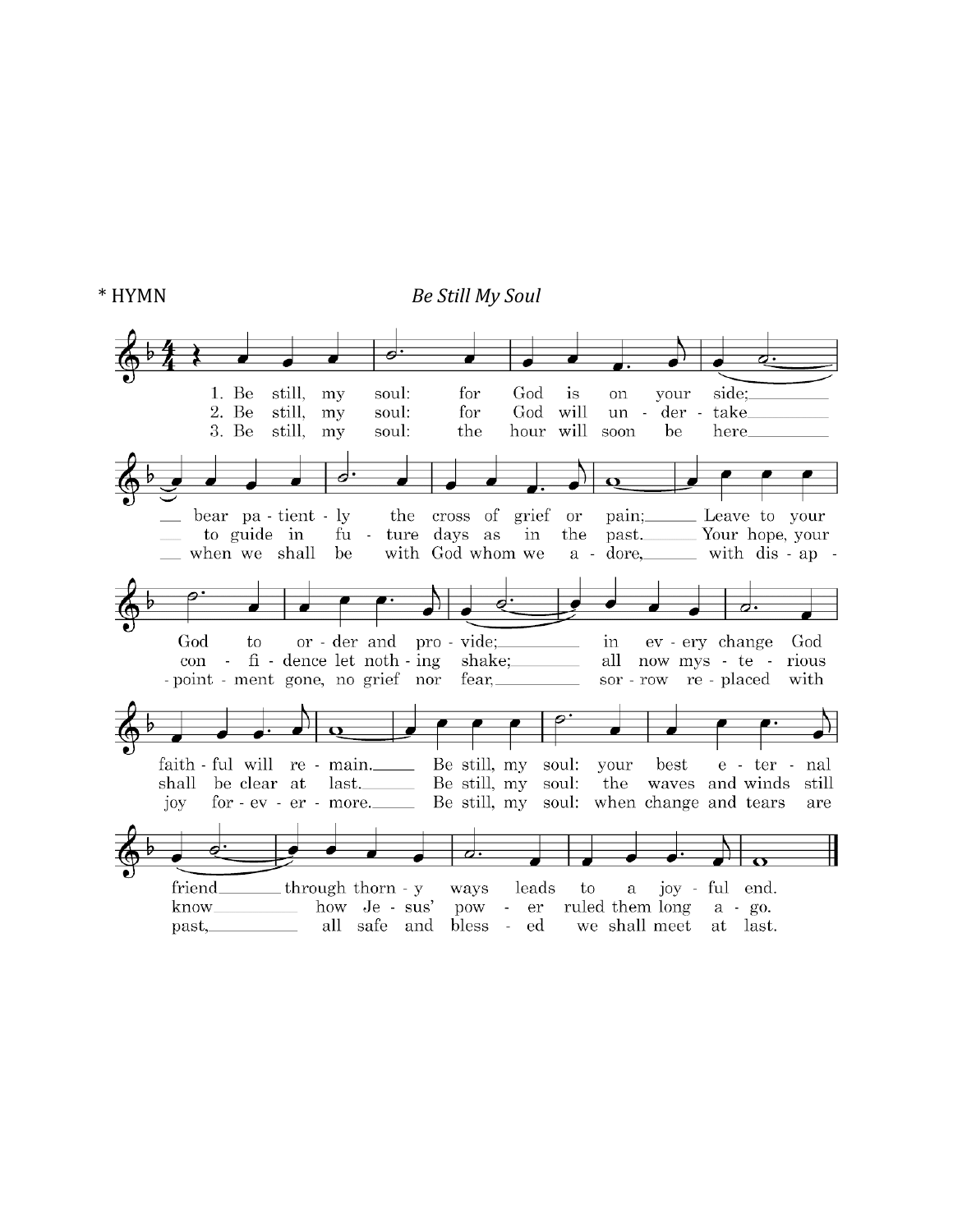#### RESPONSIVE PRAYER **BESPONSIVE PRAYER BENNY VanDerburgh**

- One: O God, you are unflinchingly faithful. We are repeatedly unfaithful.
- **All: You are merciful. We are defiant.**
- One: You come to us. We withdraw.
- **All: You are wholly concerned with us. We are otherwise occupied.**
- One: Christ makes himself known. We make our own gods.
- **All: God, You are utterly self-giving. We are turned in upon ourselves.**
- One: You are always ready to give. We are never ready to receive.
- **All: Your Word is a radiant message of joy. We turn it into a gloomy rule.**
- One: All of this is no less against ourselves than it is against you, O Lord.
- **All: And yet, You still forgive. Amen.**

# MOMENT OF SILENT PRAYER

### THE LORD'S PRAYER

**Our Father, who art in heaven, hallowed be thy name. Thy kingdom come, thy will be done, on earth as it is in heaven. Give us this day our daily bread, and forgive us our debts, as we forgive our debtors. And lead us not into temptation, but deliver us from evil. For thine is the kingdom, and the power, and the glory forever.**

**Amen.**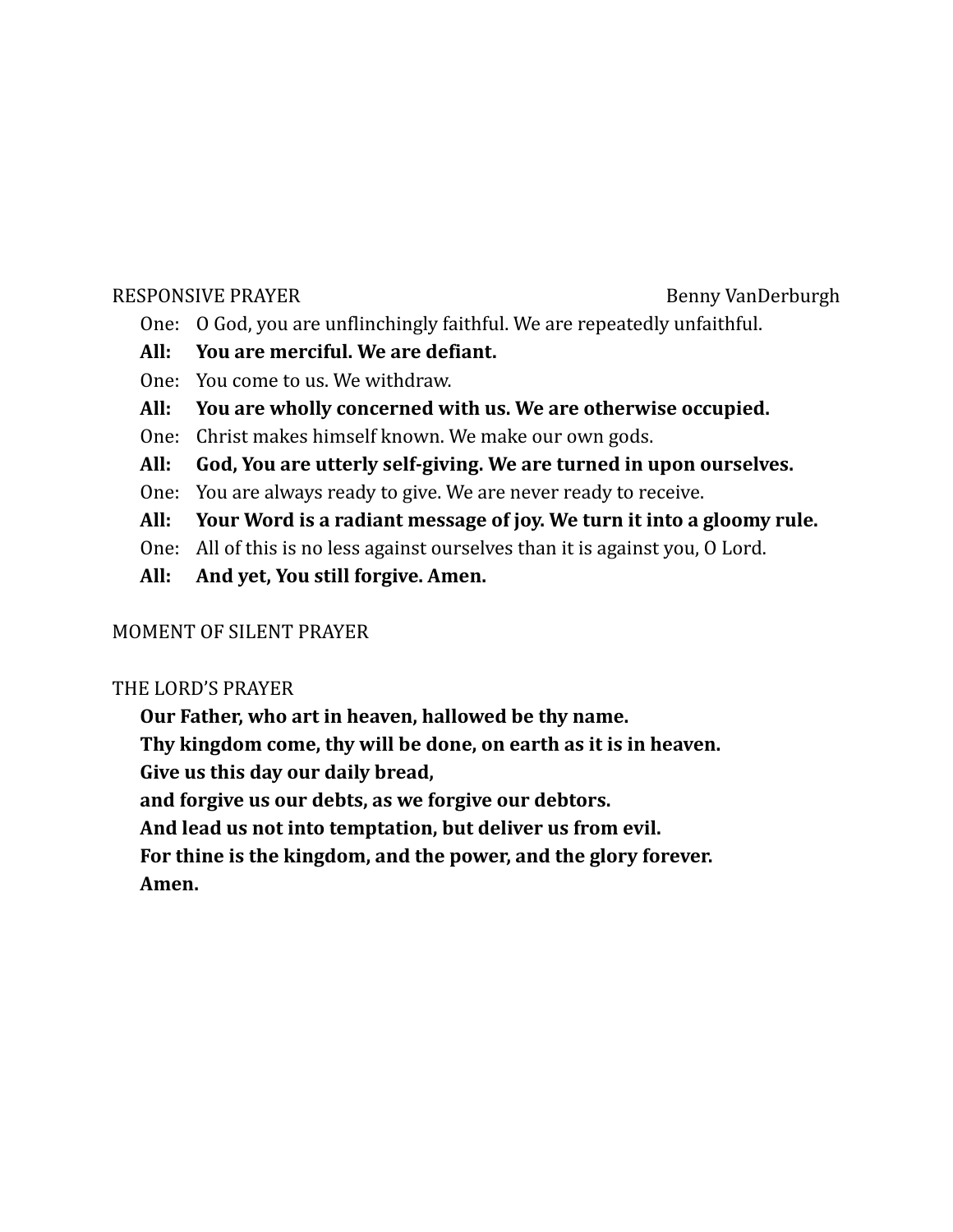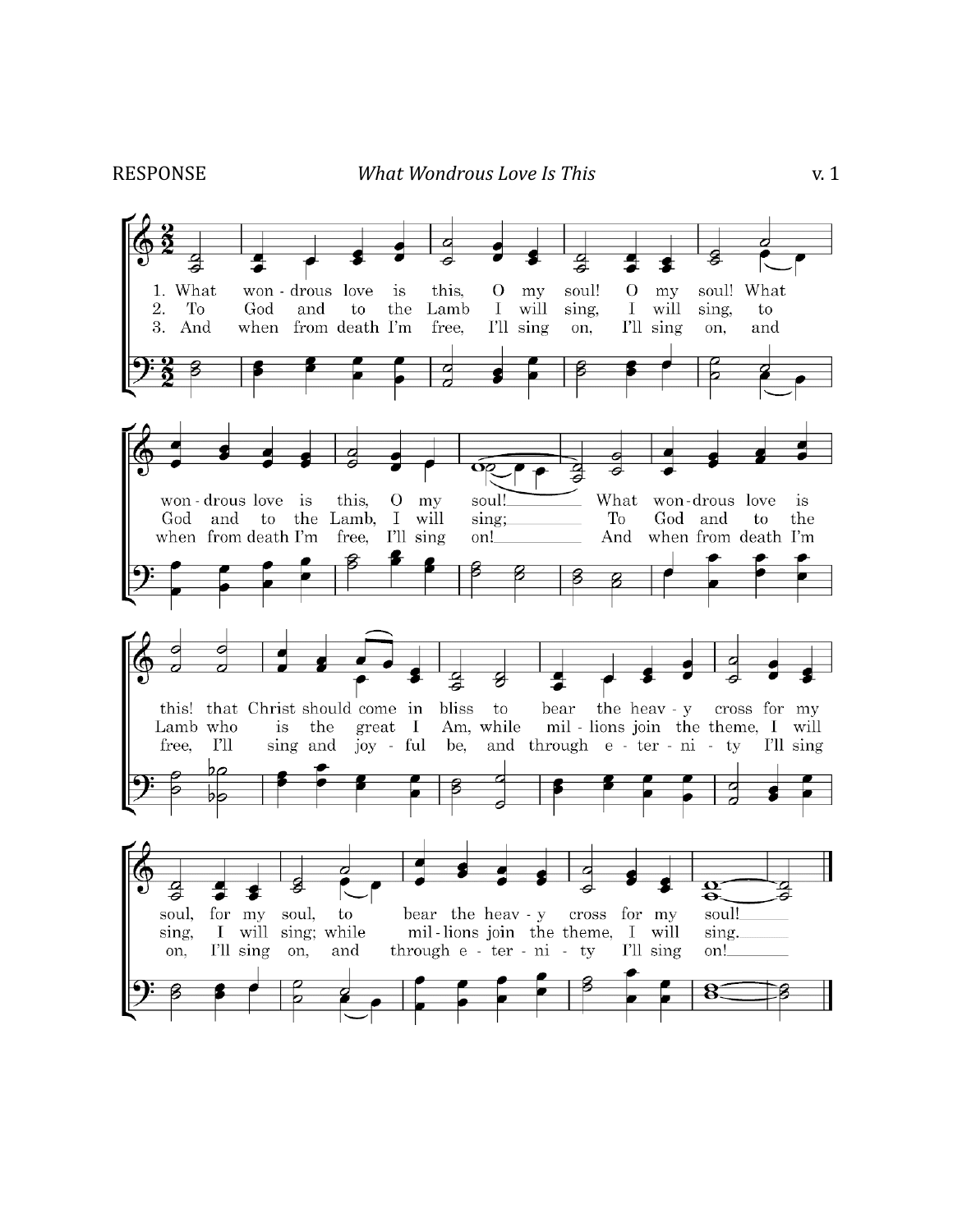# SCRIPTURE Allen Heinemann *Second Corinthians 5, selections*

All of us must appear before the judgment seat of Christ, and take what is coming to us. *That* keeps us vigilant, you can be sure. It is no light thing to know that we'll all one day stand in that place of Judgment. That is why we work urgently with everyone we meet. If I acted crazy, I did it for God; if I acted in my right mind, I did it for you. Christ's love has moved me to such extremes. His love has the first and last word in everything we do.

The love of Christ urges us on: One man died for everyone, therefore all have died. We are all in the same boat. He included everyone in his death so that everyone could also be included in his life, a resurrection life, a far better life than people ever lived on their own. Because of this, we don't judge people by what they have or how they look. Now we look inside, and what we see is that anyone united with the Messiah is a new creation: everything old has passed away; see, everything has become new!

### \* A STATEMENT OF FAITH

# **We believe in God who has created and is creating,**

**who has come to us in Jesus Christ to reconcile and make us new, who works in us and others by the Holy Spirit.**

**We trust God. God calls us to be the Church,**

**to celebrate God's presence,**

**to love and serve others,**

**to care for creation,**

**to seek justice and to resist evil,**

**to proclaim Jesus, crucified and risen, our judge and our hope.**

**In life and death, in life beyond death, God is with us.**

**We are not alone. Thanks be to God!**

*(adapted from the United Church of Canada)*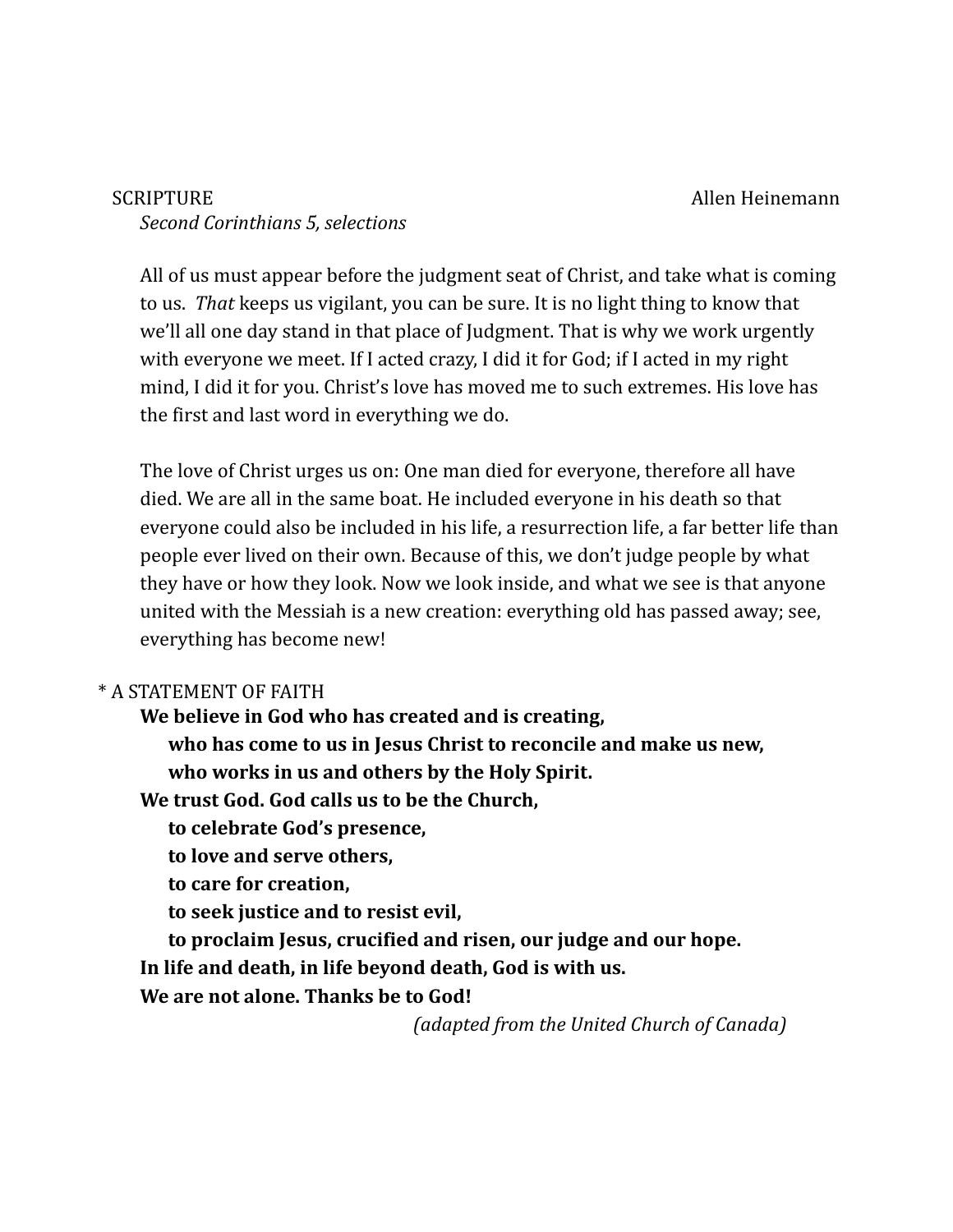| * RESPONSE       | What Wondrous Love Is This<br>See previous insert | v. 2                               |
|------------------|---------------------------------------------------|------------------------------------|
| <b>SERMON</b>    | "My Conscience Speaks Nonsense"                   | Matt Fitzgerald                    |
| * RESPONSE       | What Wondrous Love Is This<br>See previous insert | v. 3                               |
| <b>OFFERTORY</b> | Abide With Me<br><b>Chancel Choir</b>             | William H. Monk<br>arr Moses Hogan |

Abide with me, fast falls the eventide, The darkness deepens, Lord, with me abide. When other helpers fail and comforts flee, Help of the helpless, O abide with me. I need Thy presence every passing hour. What but Thy grace can foil the tempter's power? Who like Thyself, my guide and stay can be? Through cloud and sunshine, O abide with me. Amen.

*You can give to St. Pauls electronically by: Scanning this code with your cell phone camera, At spucc.churchcenter.com/giving, Or through Zelle to giving@spucc.org.*

### PRAYER OF CONFESSION

- **All: Most holy and merciful God: We confess to you and to one another, that we have sinned by our own fault in thought, word and deed; by what we have done, and by what we have left undone.**
- One: We have not loved you with our whole heart, and mind and strength. We have not loved our neighbors as ourselves. We have not forgiven others, as we have been forgiven.

#### **All: Have mercy on us, Lord.**

One: We have not listened to your call to serve, as Christ served us. We have grieved your Holy Spirit.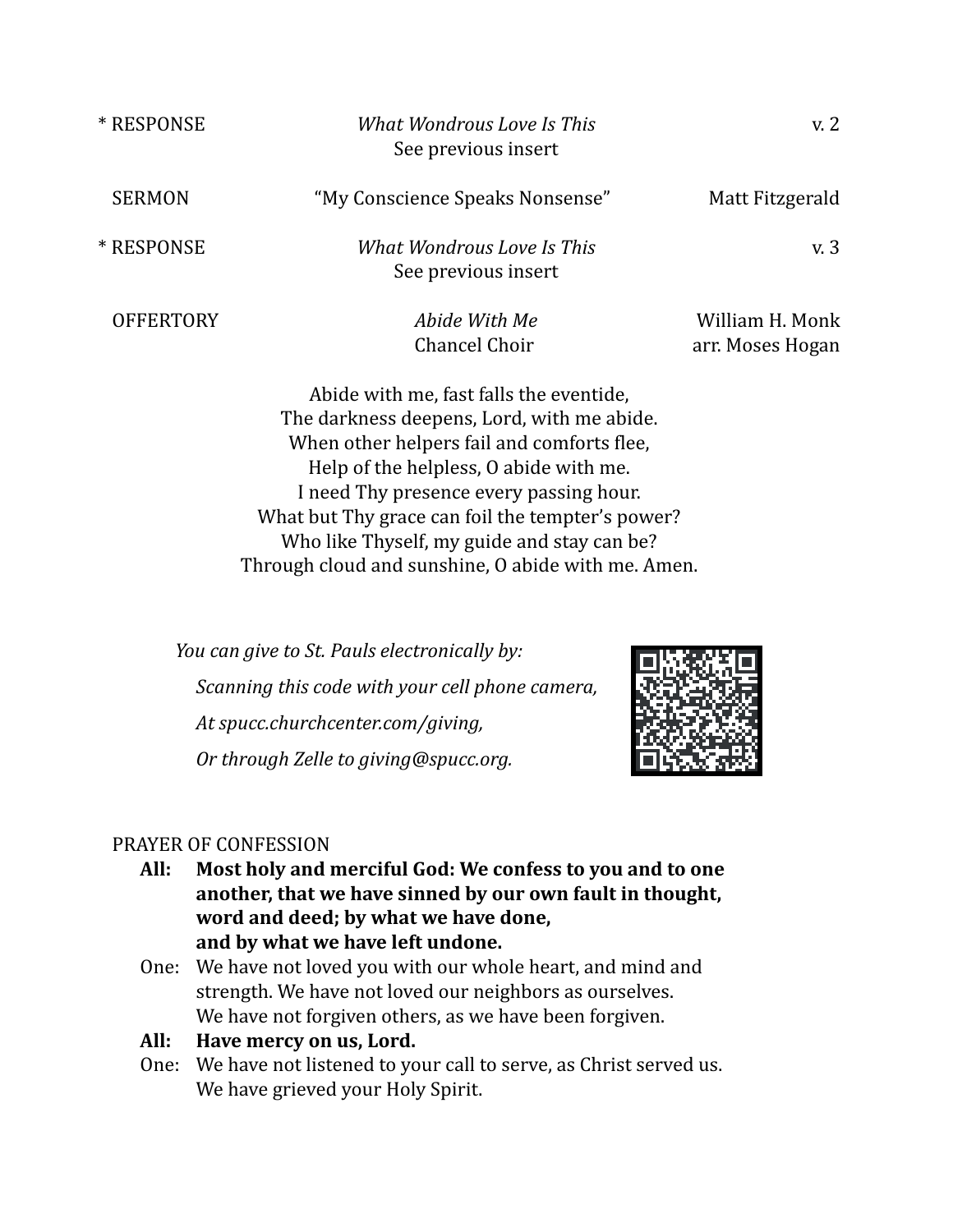#### **All: Have mercy on us, Lord.**

One: We confess to you, Lord, all our past unfaithfulness: the pride, hypocrisy and impatience of our lives;

#### **All: Have mercy on us, Lord.**

One: Our self-indulgent appetites and ways, and our exploitation of other people,

### **All: We confess to you, Lord.**

One: Our anger at our own frustration, and our envy of those more fortunate than ourselves,

### **All: We confess to you, Lord.**

One: Our negligence in prayer and worship, and our failure to tend the faith that is in us,

### **All: We confess to you, Lord.**

One: Accept our repentance, Lord, for the wrongs we have done: for our blindness to human need and suffering, and our indifference to injustice and cruelty,

### **All: Accept our repentance, Lord.**

One: For our waste and pollution of your creation, and our lack of concern for those who come after us,

### **All: Accept our repentance, Lord.**

One: Restore us, good Lord, and let your anger depart from us.

# KYRIE Richard Webster

### SILENT REFLECTION AND PERSONAL CONFESSION

*Use the blank piece of paper in your bulletin for personal confession. Bring it forward to the basket on the table when instructed.*

### IMPOSITION OF ASHES

*If you wish to receive ashes, remain at the front after placing your confession in the container. If you do not wish to receive ashes, return to your seat. If you do not wish to come forward at all, please remain seated.*

MEDITATION *Komm, süßer Tod* J. S. Bach Kevin Dzierzawski, organ arr. Virgil Fox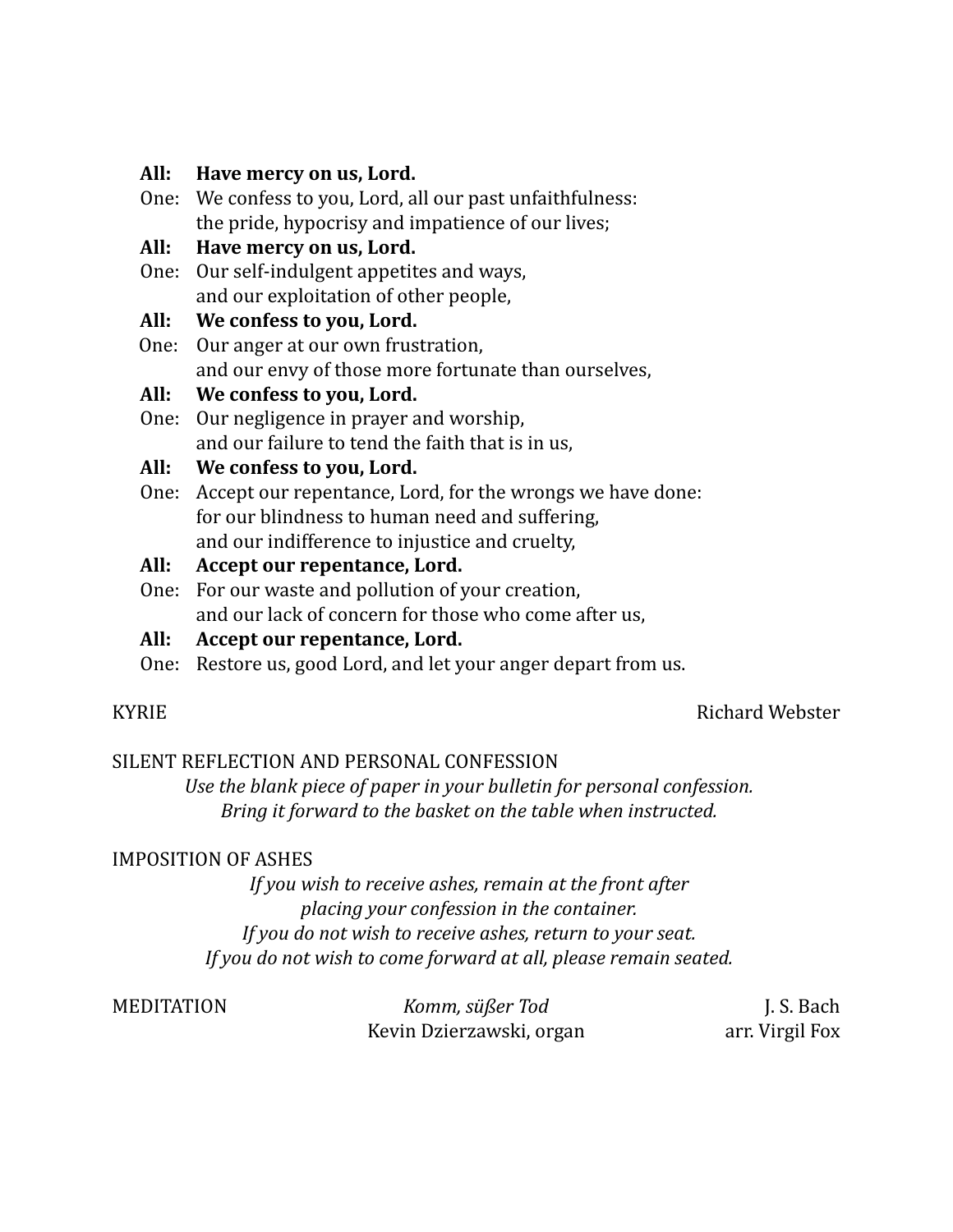ANTHEM *There Is a Balm in Gilead* African American Spiritual Breanna and Todd Coe, soloists

Chancel Choir arr. William Dawson

*Refrain*: There is a Balm in Gilead, To make the wounded whole, There is a Balm in Gilead, To heal the sin-sick soul.

Sometimes I feel discouraged, And think my work's in vain, But then the Holy Spirit, revives my soul again. *Refrain*

If you cannot sing like angels, If you cannot preach like Paul, You can tell the love of Jesus, And say he died for all. *Refrain based on Jeremiah 8:22*

#### LITANY OF ASSURANCE

| One: | There is therefore now no condemnation                             |
|------|--------------------------------------------------------------------|
|      | for those who are in Christ Jesus.                                 |
| All: | If God is for us, who is against us?                               |
| One: | For the law of the Spirit of life in Christ Jesus                  |
|      | has set us free from the law of sin and death.                     |
| All: | The sufferings of this present time are not worth comparing        |
|      | with the glory to be revealed to us.                               |
| One: | We know that all things work together for good                     |
|      | for those who love God, who are called according to God's purpose. |
| All: | If God is for us, who is against us?                               |
|      | It is God who justifies. Who is to condemn?                        |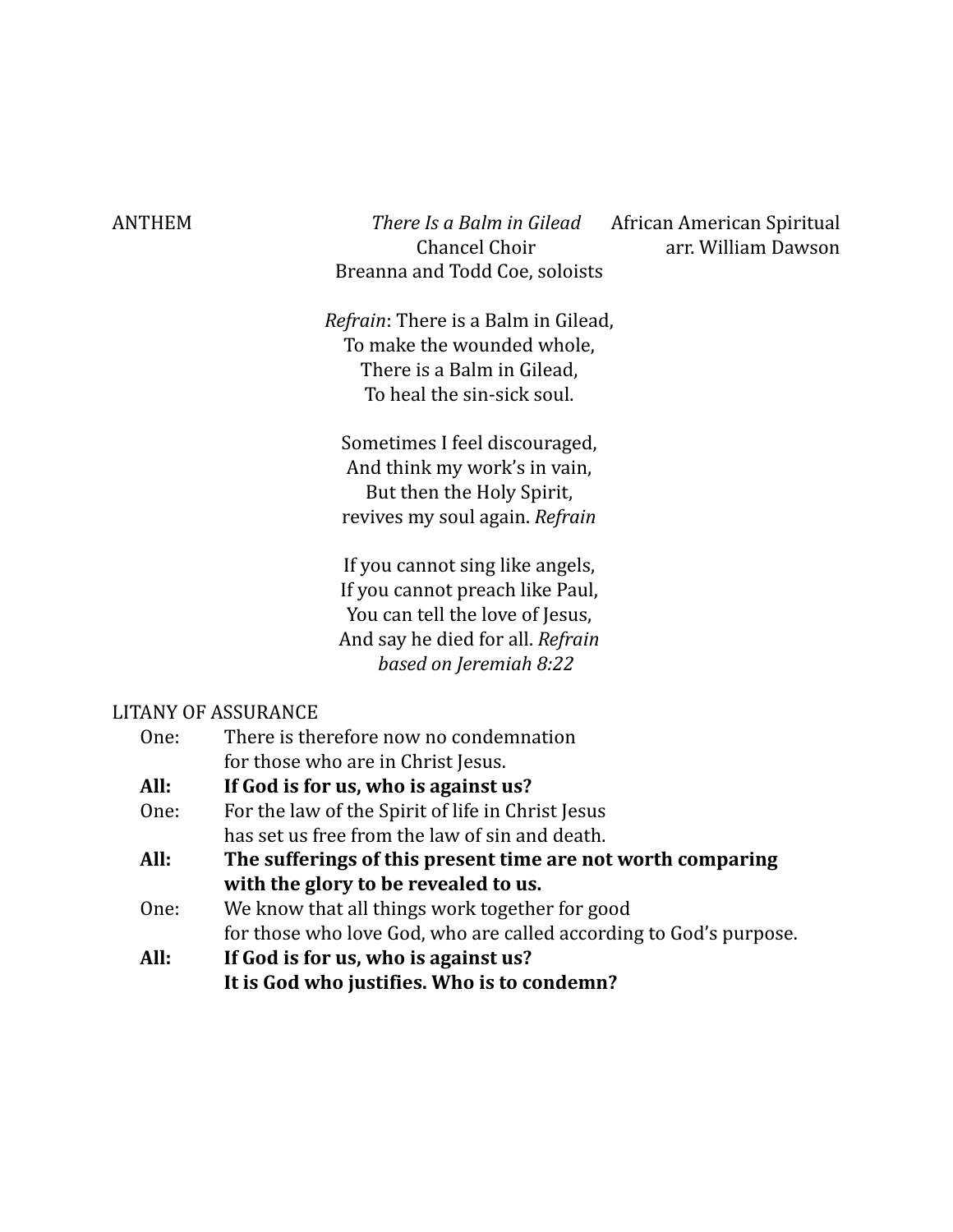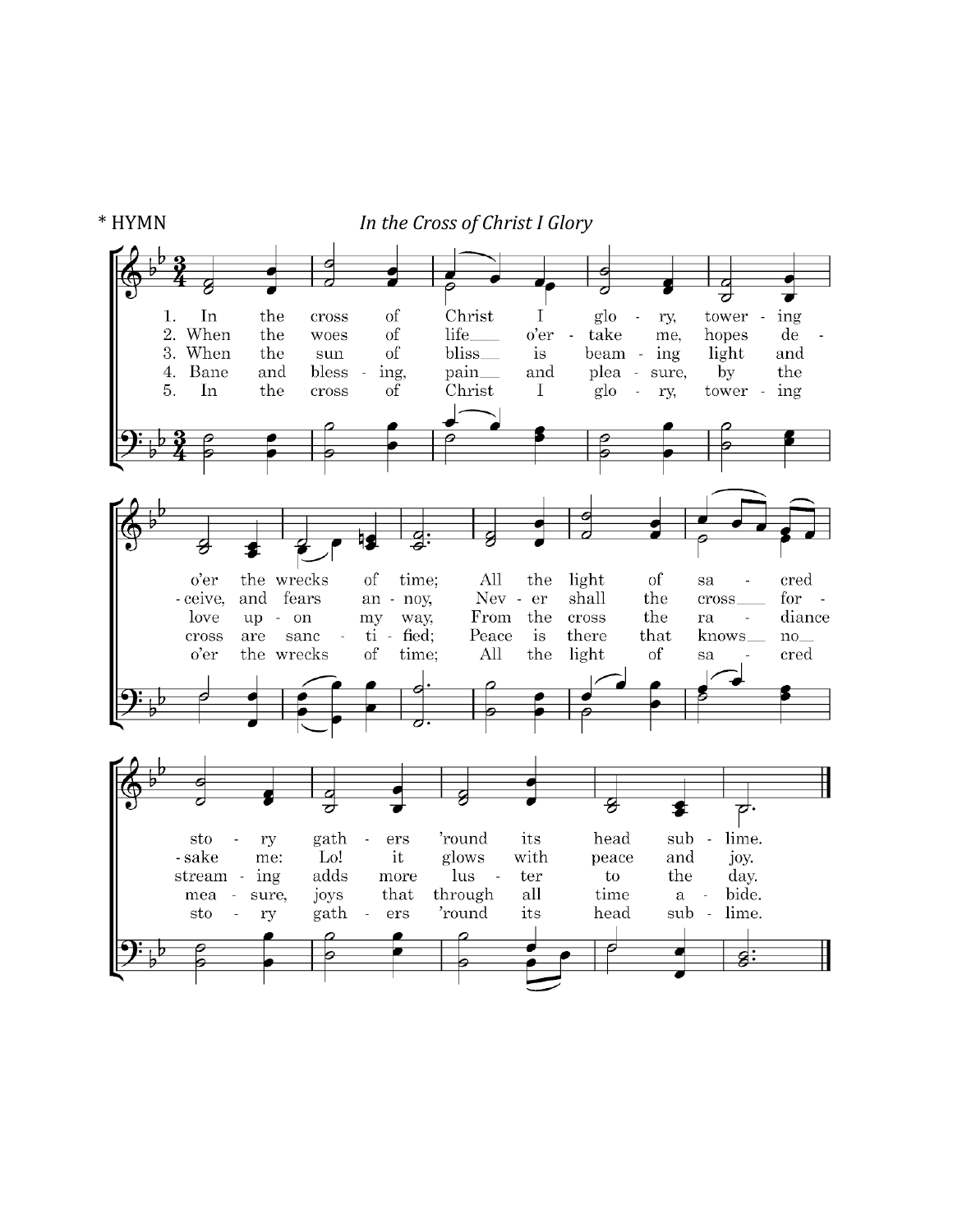### \* BENEDICTION

*After the benediction, the congregation will follow the pastors to the courtyard for the burning of the confessions.*

POSTLUDE *Toccata in e minor* Johann Pachelbel Kevin Dzierzawski, organ

# *Prayer* By Marie Howe

Every day I want to speak with you. And every day something more important calls for my attention—the drugstore, the beauty products, the luggage I need to buy for the trip. Even now I can hardly sit here among the falling piles of paper and clothing, the garbage trucks outside already screeching and banging. The mystics say you are as close as my own breath. Why do I flee from you? My days and nights pour through me like complaints and become a story I forgot to tell. Help me. Even as I write these words I am planning to rise from the chair as soon as I finish this sentence.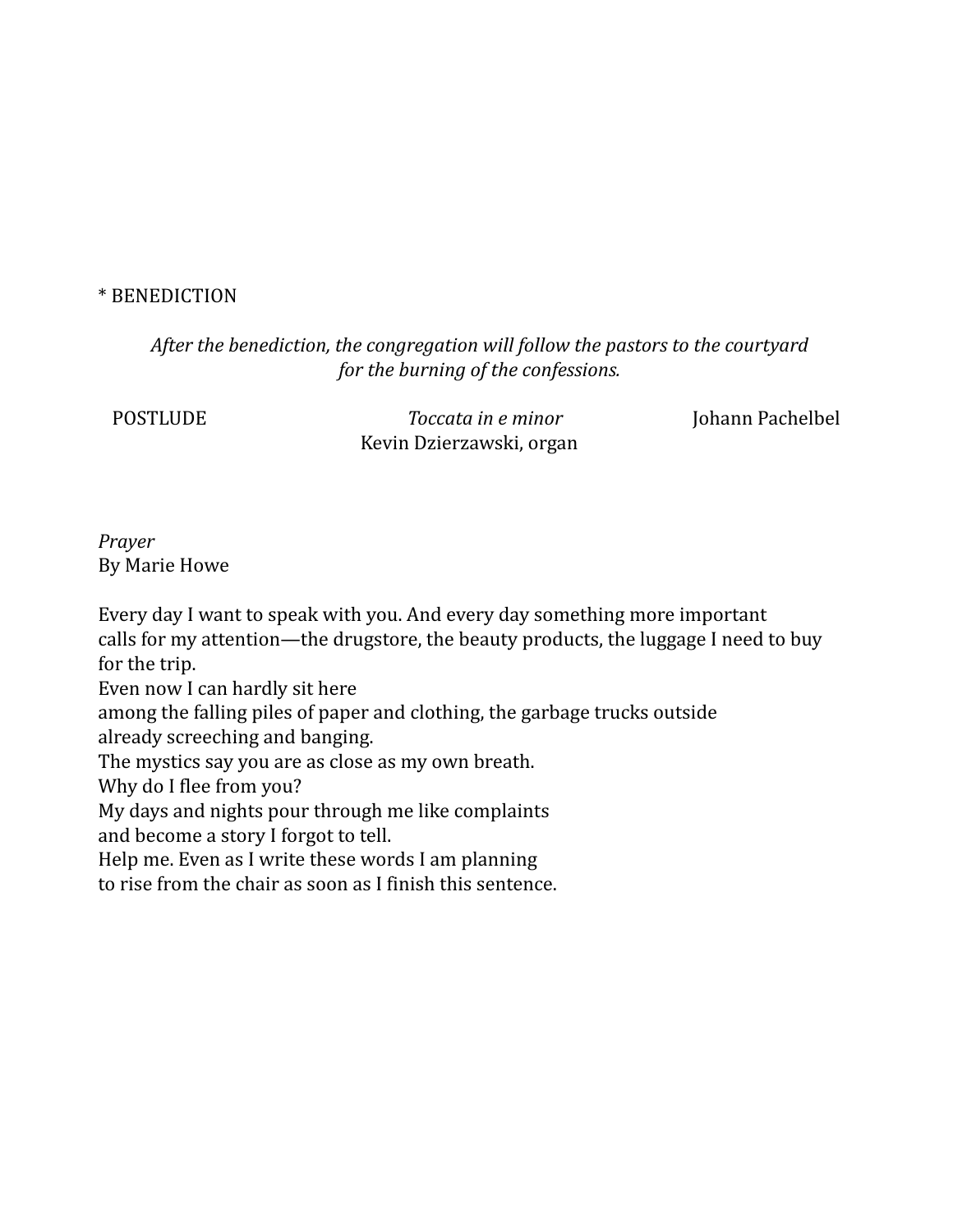### **TONIGHT'S MUSIC**

*Komm, süẞer Tod* (*Come, sweet death)* BWV 478 is from a short collections of solo songs, *Geistliches Lieder* by Johann Sebastian Bach (1685-1750). It expresses one of the deeply held tenets of the Lutheran faith at Bach's time, the view that death was both a "sweet" release from the pains of life and the promise of eternal life with Jesus. This melody is also employed in the Meditation this evening arranged by Virgil Fox (1912-1980), one of the three organists that dedicated our "Phoenix" Aeolian-Skinner in 1959. He had both a prodigious technique as well as a theatrical flair.

*Just as I Am* is set to the tune WOODWORTH, which was composed by American William B. Bradbury (1816–1868) in 1849. He also composed the children's hymn *Jesus Loves Me, This I Know.* The text is by Charlotte Elliot (1789–1871), who was British. Sadly, she was frail and sickly most of her life, which makes her text especially poignant and personal. This hymn is often associated with altar calls in revivals.

*What Wondrous Love Is* is another truly great and uniquely American hymn. Neither the author or composer of the tune, WONDROUS LOVE or CHRISTOPHER, is known, and it was first published in *Southern Harmony*, in the same early 19th century era as the Sacred Harp. Musically, it has both a spiritual slow swing and an open harmony with very few major chords.

*Abide With Me* - After preaching the last sermon of his career in 1847, Rev. Henry F. Lyte (1793-1847), gave a copy of this hymn text to a relative. Lyte died two months later. The hymn tune, composed near the outbreak of the Civil War in 1861 by William H. Monk (1823-1889), has made this hymn one of the most popular since its composition. Moses Hogan continued and amplified the great tradition of spiritual arrangement that includes William Dawson. He recorded a number of compact discs and did solo arrangements for singers like Kathleen Battle. He was commissioned by St. Pauls to write a piece, *I Got a Home in-a Dat Rock*, in honor of Ron McCowan's 25 years of service to this congregation.

*There Is a Balm in Gilead* was arranged for choir by William L. Dawson (1898-1990). He was choral director for many years at the Tuskegee Institute of Alabama. He was responsible, along with others of his generation like Hall Johnson, for making beautiful arrangements of spirituals that spread the performance and popularity of that music within and beyond the African American community. Tuskegee Choir gained international stature under Dr. Dawson's leadership.

*In the Cross of Christ I Glory* is a text written in 1825 by John Bowring (1792-1872). He was an English Unitarian and became a member of Parliament. His text is decidedly Christian. RATHBURN was composed in 1851 by Ithamar Conkley (1815-1867). Conkley was an American of Scottish descent. He became a professional bass and also organist in New York City.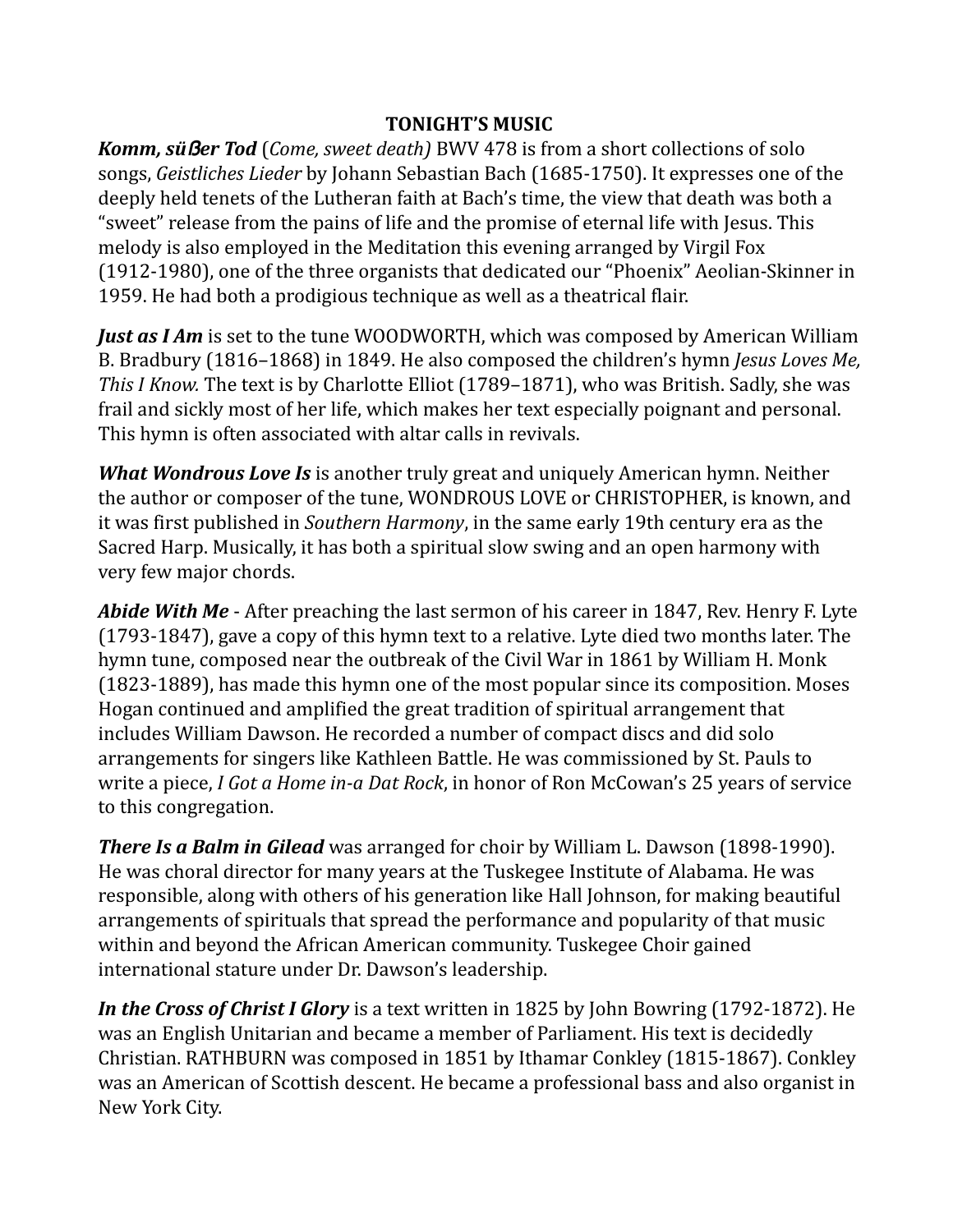Our postlude, *Toccata in E Minor*, was composed by Johann Pachebel (1653-1706). Pachelbel is not well known outside music circles, but his compositions, especially for organ and choir, provided a deep foundation for German composers in the following generation like Bach and his contemporaries. His best known work is his *Canon*, which achieved popularity in the last several decades.

### **PERSONAL CONFESSION**

Included in this evening's bulletin is a blank piece of paper on which you may write a personal confession or some other burden that you wish to give to God: a grudge you no longer want to carry, a secret you no longer need to keep to yourself, a resentment you no longer wish to nurture, a grief you no longer care to bear alone. Please come forward during the imposition of ashes to place your personal confession in the offering plate in the front of the church. Following the service, the confessions will be burned as our offering to God. If you do not wish to receive ashes, you may bring your confession forward and simply return to your seat. If you do not wish to come forward at all, you may remain seated.

### **ASH WEDNESDAY**

Ash Wednesday begins the season of Lent for the Christian Church. Lent is a 40-day period before Easter patterned after the 40 days that Jesus spent in the desert in fasting and prayer. The 40 days do not include Sundays, which are considered "days of resurrection" in the midst of a time of confession and prayer.

Ash Wednesday, which was first observed in the fourth century, has been linked most often to the Roman Catholic Church, but it actually predates Roman Catholicism and comes from our common early church heritage. Ash Wednesday, along with several other "acts" of worship, was lost during the Protestant Reformation as a result of that period's heavy emphasis on preaching the Word. The imposition of ashes upon the foreheads of believers was, and is, a sign of human mortality. The ancient Biblical reference is from Genesis 3, when God speaks these words Adam and Eve: "You are dust, and to dust you shall return."

In a day when the grand promise of human progress and potential has come to some not-so-grand ends, it is necessary for all Christians to bear public witness to the fact that we human beings do not have the final word in life. We are not all good, all powerful, all loving; only God is, and we must recognize it.

During the service, we will make a statement of confession and recognize our human limitation through the ashes. We appreciate your presence at the Ash Wednesday Service whether you come forward to participate in the imposition of ashes or choose to remain seated during this part of the service.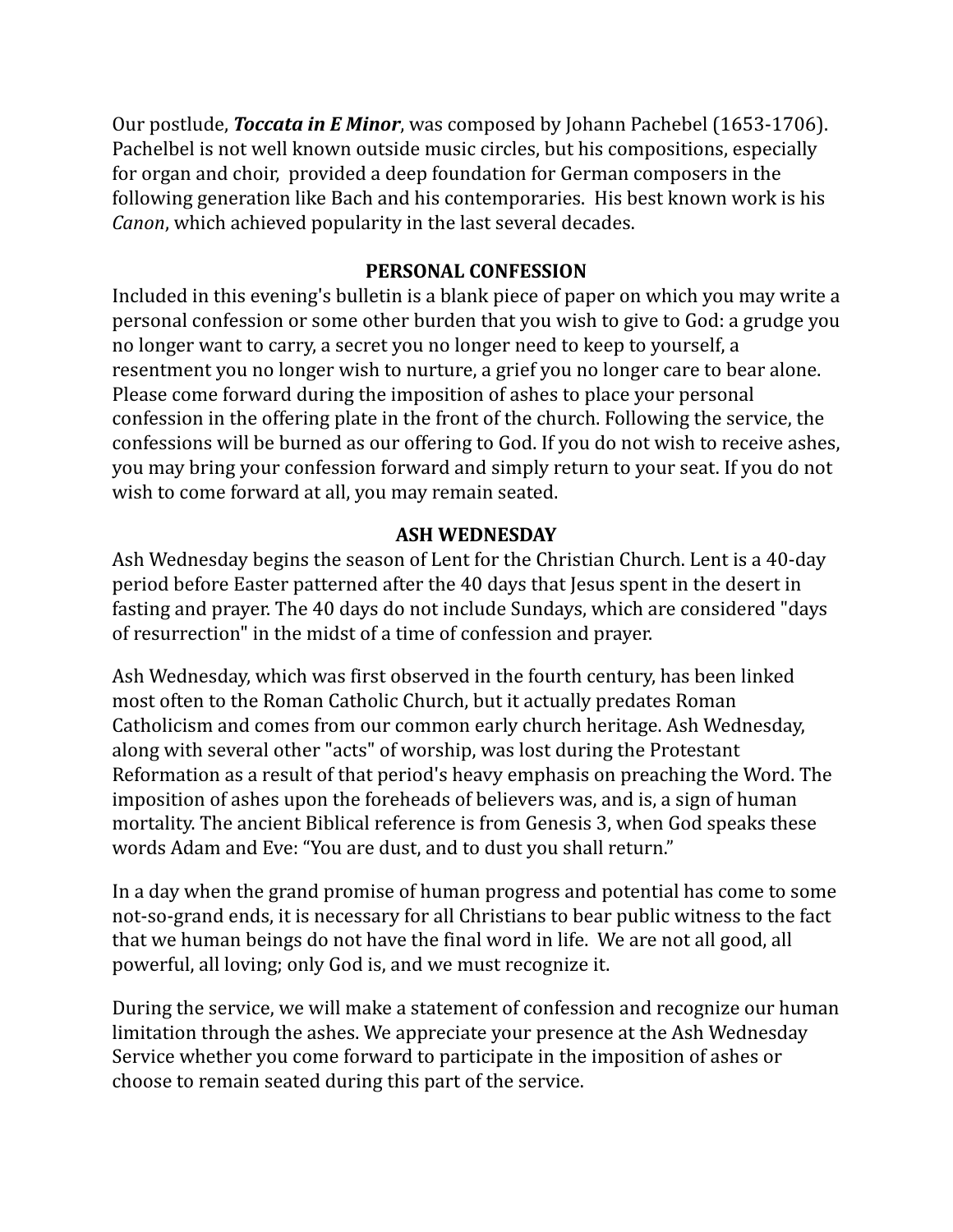### **TODAY'S WORSHIP LEADERS**

**Clergy:** Matt Fitzgerald, Jeff Carlson, Benny VanDerburgh **Music Director:** Kurt R. Hansen **Organist:** Kevin Dzierzawski **Scripture Reader:** Allen Heinemann **Lay Liturgical Administrator:** Kevin O'Brien **Head Usher:** Beatrice Jaji **Ushers:** Mary Brown, Fred Pearson **Head Greeter:** Greg Mooney **Gatekeeper:** Dodd Brown **Camera Operators:** Jim Alrutz, Marie Ankenman, Bob Ball, Jose Cruz, Brian Hafner, Chuck Kent **Custodian:** Ramiro Gonzalez

### **LENT AND EASTER AT ST. PAULS**

- SUN, APRIL 10 PALM SUNDAY 10 a.m. Palm branches, songs, Polar Peace March
- THU, APRIL 14 MAUNDY THURSDAY Details to come
- FRI, APRIL 15 GOOD FRIDAY 7:30 p.m. Communion, Tenebrae with choir
- SAT, APRIL 16 EASTER EGG HUNT 10 a.m. 12 p.m. Egg hunt in the church, please RSVP [spucc.churchcenter.com/registrations/events/1200283](https://spucc.churchcenter.com/registrations/events/1200283)
- SUN, APRIL 17 EASTER SUNDAY 9 a.m. & 11 a.m. Communion, choir, brass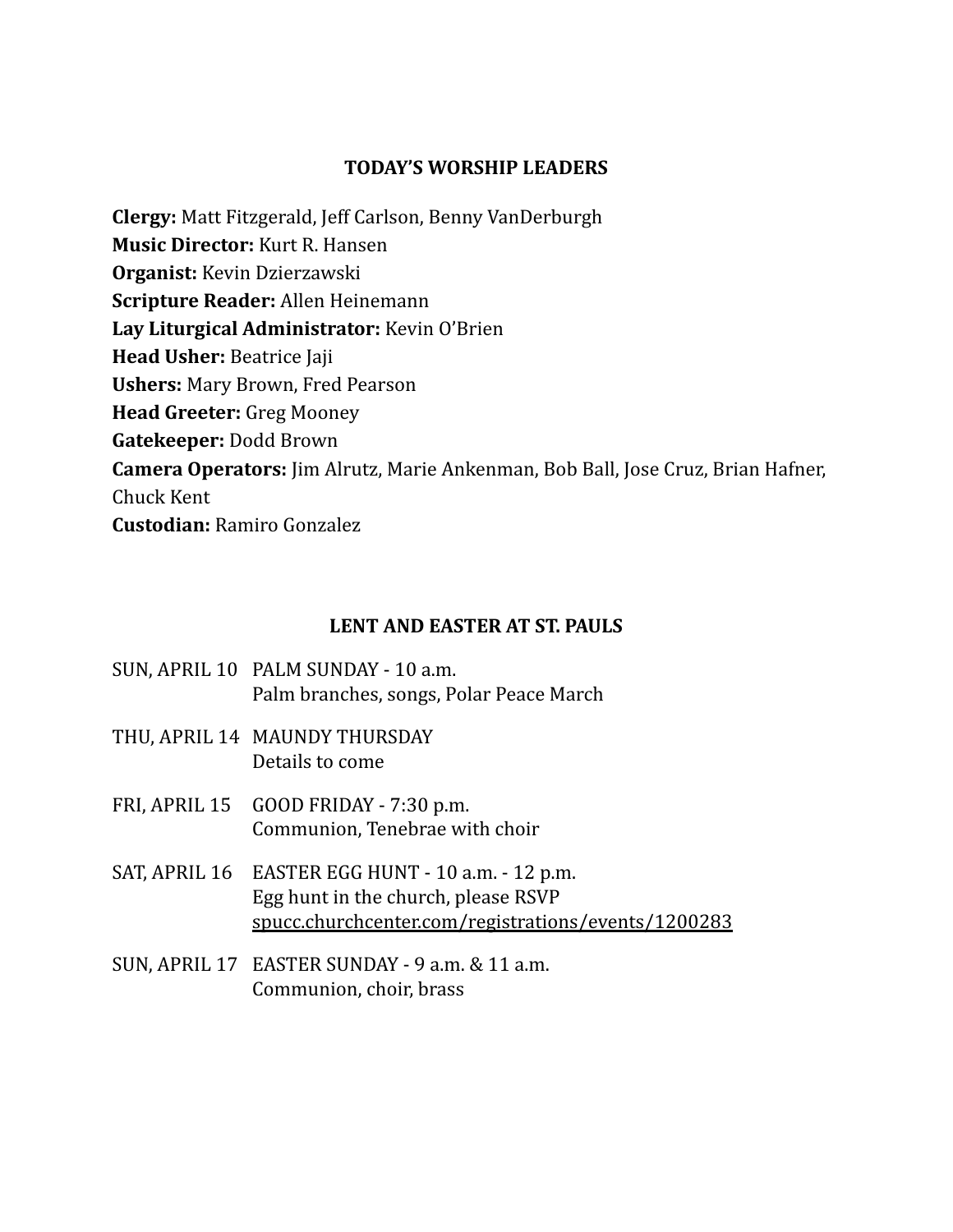# ABOUT ST. PAULS *Making a Joyful Sound in the City!*

Saint Pauls UCC has a vibrant history in the city of Chicago. Founded in 1843, we are one of the city's oldest churches. In 1989, we became one of America's first congregations to declare ourselves "Open and Affirming" of LGBTQ people.

From founding Chicago's largest provider of social services to at-risk children to starting a home for the elderly, from housing protestors at the 1968 Democratic Convention to hosting Lincoln Park's first MLK day march against violence on Chicago's streets, we are proud to make a joyful sound in the city.

Most important, over the past 178 years we are glad to have introduced thousands of children and adults to the amazing, inclusive, life changing, uplifting love of God. We do so in worship that is traditional, but far from conventional.

Senior Pastor Matt Fitzgerald, [mfitzgerald@spucc.org](mailto:mfitzgerald@spucc.org) Associate Pastor Jeff Carlson, [jcarlson@spucc.org](mailto:jcarlson@spucc.org) Pastoral Associate Benny VanDerburgh, [bvanderburgh@spucc.org](mailto:bvanderburgh@spucc.org) Pastor Emeritus Tom Henry, [emeritushenry@gmail.com](mailto:emeritushenry@gmail.com)

For a complete list of St. Pauls Staff, Governance, and Lay Leadership Please visit [www.spucc.org/contact](http://www.spucc.org/contact)

> **St. Pauls United Church of Christ 2335 N Orchard St. | Chicago, IL 60614 (773) 348-3829 [www.spucc.org](http://www.spucc.org/)**